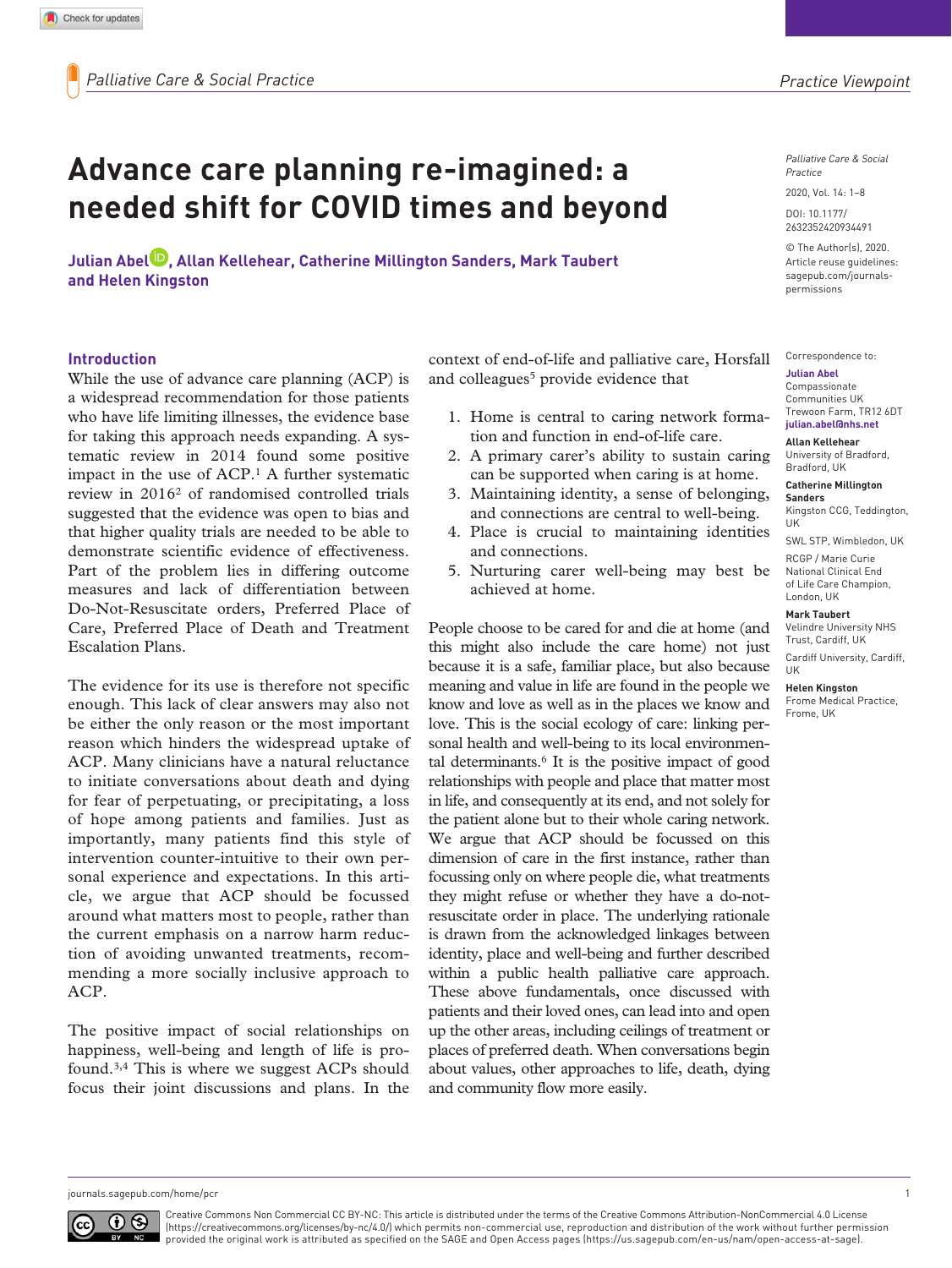# **The public health approach to palliative and end-of-life care**

Kellehear7 first described the public health approach to palliative and end-of-life care in his book *Health Promoting Palliative Care*. Subsequent texts provided further elucidation.8,9 Drawing on the principles of health promotion and harm reduction, Kellehear<sup>10</sup> applied them in a practical way, pointing out that death, dying, loss and caregiving is everyone's civic responsibility, not just solely that of health and social care services. Death literacy, similar to health literacy, is a necessary part of the public health approach<sup>11</sup> and knowledge of ACP fits neatly into this model. Kellehear<sup>12</sup> describes how principles of community engagement and development are part of the broader approach in increasing the use of ACP. It is possible to extend the principles of health and well-being promotion and harm reduction further in order to get a clearer understanding of how ACP use can be further developed to be more relevant to professionals, patients and families.

According to the Ottawa Charter, 'Health Promotion' is a health strategy that aims to incorporate skills and community development, create supportive environments for health, endeavours to build healthy public policy and looks at re-orienting health services.13 The Ottawa Charter for Health Promotion, formulated in 1986,<sup>14</sup> describes five key areas of action:

- 1. Building healthy public policy,
- 2. Creating supportive environments,
- 3. Strengthening community action,
- 4. Developing personal skills,
- 5. Re-orienting healthcare services towards prevention of illness and promotion of health.

In the context of ACP, health and well-being promotion focusses on building supportive environments, not just as a way of coping with care needs, but as a way of building positive relationships and goals for both patient and caring network. Abel and colleagues<sup>15</sup> describe how these networks function and how they can be used to enhance meaning and value within the caring network at the same time as coping with the demands placed upon it. Leonard and colleagues<sup>16</sup> confirmed the evidence behind this approach.

Harm reduction, an approach originally used to provide an alternative other than abstinence in drug and alcohol dependency<sup>17</sup> has been successfully extended into a variety of other fields,

including smoking, teenage pregnancy and sexually transmitted diseases such as HIV/AIDS. Therapeutic interventions in palliative and endof-life care can be seen as a part of harm reduction, whether this be physical, social, psychological or spiritual. A process of disease exchange takes place for the administration of drugs. The benefits of taking them outweigh both the side effects of the drug and the symptoms arising from the physical and mood associated impacts of the disease. Likewise, addressing concerns and worries are a form of harm reduction. Of themselves, their relief does not automatically contribute to well-being, although relief of distress creates the necessary environment in which well-being can flourish. ACP in its current use is concentrated around harm reduction, avoiding interventions that are deemed to be potentially harmful. These include unnecessary or unwanted admission to hospital, inappropriate resuscitation and administration of treatments that may prolong life when this is not desired. While the metrics are accessible and measurable, the focus on them at the expense of health and well-being promotion has the consequence of not allowing the patient and caring network determine what matters most to them.

# **Re-imagining ACP: beginning at the beginning and not at the end**

Both primary care and hospital physicians can struggle to start ACP conversations.<sup>18,19</sup> There are a number of perceived barriers, including not having enough time, lack of coherence of the physician view of best treatment from that of the patient, and not knowing the right time to initiative the conversation in the context of chronic illness among others reasons. Furthermore, beginning a conversation on ACP can be seen as a death sentence by patients who may not feel they are close to death while there is still significant life to live. This discordance of experience and aspiration can be particularly harmful to the physician–patient relationship, as patients may feel that their physician is giving up on them.

'Completion rates' for ACP are dependent on diagnosis and local practice, with people with cancer diagnoses having higher completion rates than those with multiple chronic conditions.20 These conversations are deemed to be difficult by the health professionals who conduct them. A perceived lack of communication skills of the attending physician is quoted as the main reason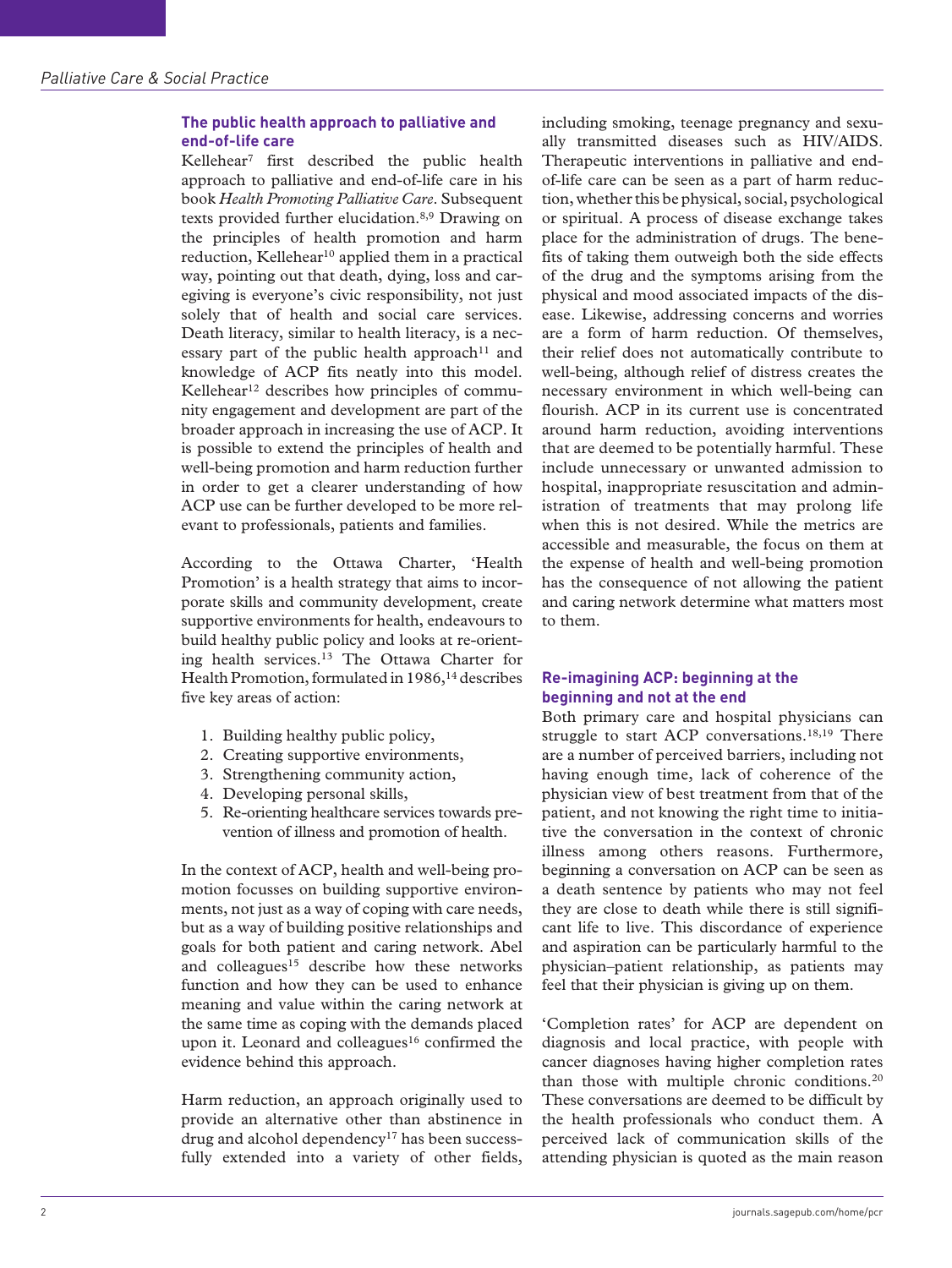for the lack of completion of ACP in different settings. However, it may also be true that clinicians are sensitive to the loss of hope that comes from having conversations about death and dying. Many people, particularly when they are not close to dying, are more concerned with how they can live their life to the full for the time they have remaining. The reluctance to have ACP conversations may be fully justified. Physicians recognise that patients may want to approach the subject through doing what matters most. This need to do 'what matters most' may not be best addressed through a narrow harm reduction strategy of plans to avoid treatments that many patients may not even have started to think about.

Changing the priorities of the conversation will help to make clinical discussions easier and more relevant with the added advantage of increasing the uptake of ACP. We suggest future ACP conversations focus on three main areas:

- 1. What matters most to you in life when you are well?
- 2. Which of these will become priorities when you become less well?
- 3. How can you gain access to support from your social network of support at a time when you become less well so that you can ensure the priorities you describe in #2?

The answers to the first question will vary considerably, depending on cultural and social differences and backgrounds as well as individual preferences and values. The answers to the second question may differ from addressing these broader concerns after breaking bad news. This is because there is a difference between what worries people in life when things are going well and what is most important to them in their life when their health becomes threatened or becomes an obvious limited resource. Question 2 naturally flows from question 1. An example might be,

It is great that you are feeling better after the recent events. It may seem a bit counter-intuitive for me to bring up this topic now that you are feeling better, but have you thought at all what might happen the next time you become very unwell? Is this something you feel ready to talk about now?

This acknowledges the positive improvement but builds in a discussion about future events and how they might be navigated.

There are barriers to enhancing supportive networks when discussing the third question. These include people feeling that they are managing fine at the moment, to invasion of privacy, to not wanting to bother or be a burden to family and friends and many others. It is important to have this conversation not just with the patient but with main family members present. An individual's personality and the degree to which they are embedded in their community will have a strong bearing. Success in respecting someone's wishes, particularly to be cared for and looked after at home as they become increasingly unwell, is difficult to achieve without the cooperation of the family and other close members of the caring network. Discussing what kind of help is useful at end of life clarifies the many different ways it is given. Help can be broadly divided into two categories. The first is practical support, not just to the patient but among the caring network itself. Tasks such as shopping, cooking, cleaning, tending the garden or walking the dog all add to the work that is needed to be able to look after someone.15,21 Sharing these tasks among the caring network not only preserves health in the longer term, it also becomes a source of shared kindness and compassion among people. As the person with the illness becomes less well, practical tasks will include personal care and may involve manual handling. This may not be needed until the later stages of an illness and plenty of help can be shared among the caring network before this point is reached.

The second kind of help is that of love, laughter and friendship. Loss of identity can happen to both the person with the illness and those who shoulder the main responsibility of caring. Loss of identity can occur as a consequence of loss of job, regular social interaction, or the gradual social inequality forced on one through disabling illness, dependency or home care responsibilities. This can happen both to the person with the illness and a main carer who shoulders most of the responsibility. Nourishing people's sense of value through compassion, love, laughter and friendship can be transformative at a time where people may feel particularly downhearted about their own sense of self-worth.

## In summary,

1. Current ACP discussions are mainly focussed on end-of-life care decisions. The term 'end-of-life care decisions' is commonly understood in purely clinical terms. That type of discussion refers firmly to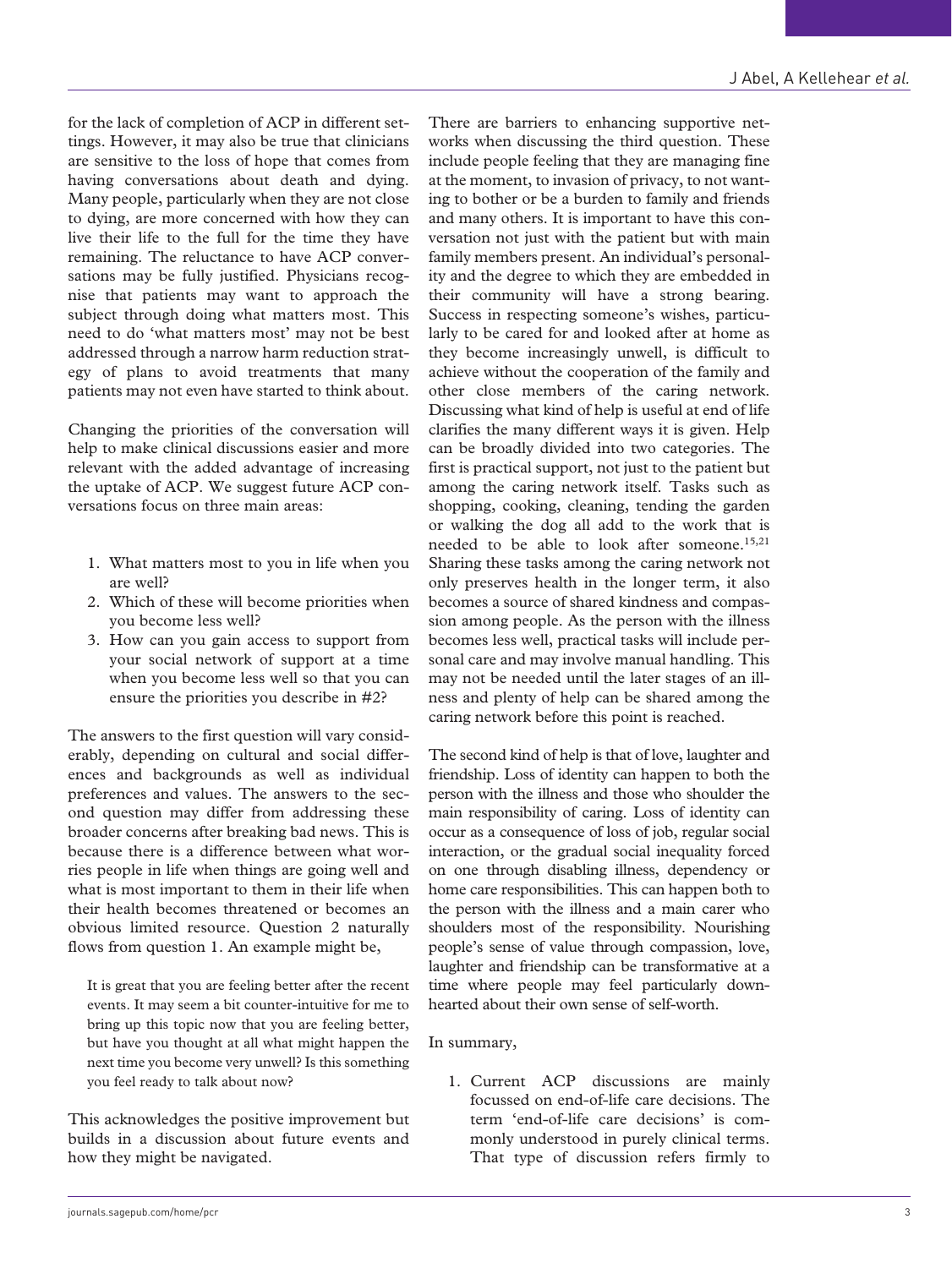death and not to the longer part of dying, which may extend to weeks, months and sometimes years before the final days or hours of life. ACP too often confines itself to planning for crisis, final treatment choices and terminal outcomes, and not to *living with dying*. However, *living with dying* is actually how most patients experience 'dying'. It is frequently not the short and commonly institutional experience witnessed by clinicians in hospitals, hospices or nursing homes.

- 2. Because ACP places the emphasis on proximity to death and not on *living with dying*, the priorities inherent in this approach do shock. These priorities can so obviously clash with a patient's lived experience. ACP that integrates the insights from a public health palliative care approach, working with the linkages between identity, place and well-being, feeds but also *realigns clinical concerns* with the concerns of all dying people and their carers, that is, with concerns about health and well-being and the social supports that underpin those experiences and aspirations.
- 3. Finally, the social ecology of the dying experience and also its care experience logically necessitate a social model of care in ACP administration and decision-making. This will mean any ACP must be an *inclusive process* that recognises, encourages and embraces a patient's social network. That social network will be the most important ingredient to any assessment of quality of care at the end of life. In the context of a public health palliative care, the phrase 'end of life' here refers to the *lived experience* of dying and its care and not solely its clinical manifestations in an individual patient case.

In methodological terms then, a public health palliative care approach to ACP means that the emphasis must be on

- 1. the priorities and values of a person's lived experience,
- 2. the envisioning of patient's social networks,
- 3. the recognised centrality of experiences of health and well-being as the best guide to an individual's vision of harm reduction,
- 4. the value of shared decision-making for creating sustainable and desirable outcomes for all.

Logically emergent from these discussions will be secondary commitments and goals about treatment choices, places of eventual death, do not attempt cardiopulmonary resuscitation (DNACPR) discussions and forms, and a host of other civic and clinical desires in the final days as all of these emerge as part of a wider vision of *living with dying and caring*. Approached this way, ACP becomes a social model of health, part of a broader strategy of support while living with dying, and not a threat of hopelessness or an omen of death. The need to document harm reduction decisions of ACP such as DNACPR remains, requiring health professional input of these decisions on the health record. What matters most conversations do not necessarily need a professional to initiate them. However, it is vital that professionals know about them to be able to formulate goals of care that match with patient and family wishes.

Our recommendations about changing the nature of this discussion means that it is not limited to any particular stage of a chronic illness. A conversation about what matters most can be had as a part of routine clinical care. Moving to discussions about end of life flow much more easily if the what matters conversations are started at an earlier stage of illness. This can help to avoid what can be a shocking, forced discussion as a sense of urgency develops among health professionals about ensuring place of death is written down on paperwork.

# *Measurement and research*

Having clear qualitative and quantitative outcomes of medical interventions is a necessity to be able to demonstrate their effectiveness. The need for measurement of ACP outcomes remains. Good communication between health and social care organisations is part of high-quality care. What matters conversations help to give a joint focus on how and where care is delivered.

We hypothesise that broadening the approach to ACP to include health and well-being promotion will help to increase its uptake. In addition, we hope that these conversations will reduce the reluctance of professionals to initiate ACP conversations, resulting in higher completion rates. Anecdotal clinical experience of their use is that satisfaction is increased in both the patient and the caring network. These are outcomes that can be measured as part of a pragmatic prospective clinical trial. Proving this to be the case will help to change clinical practice of ACP discussions.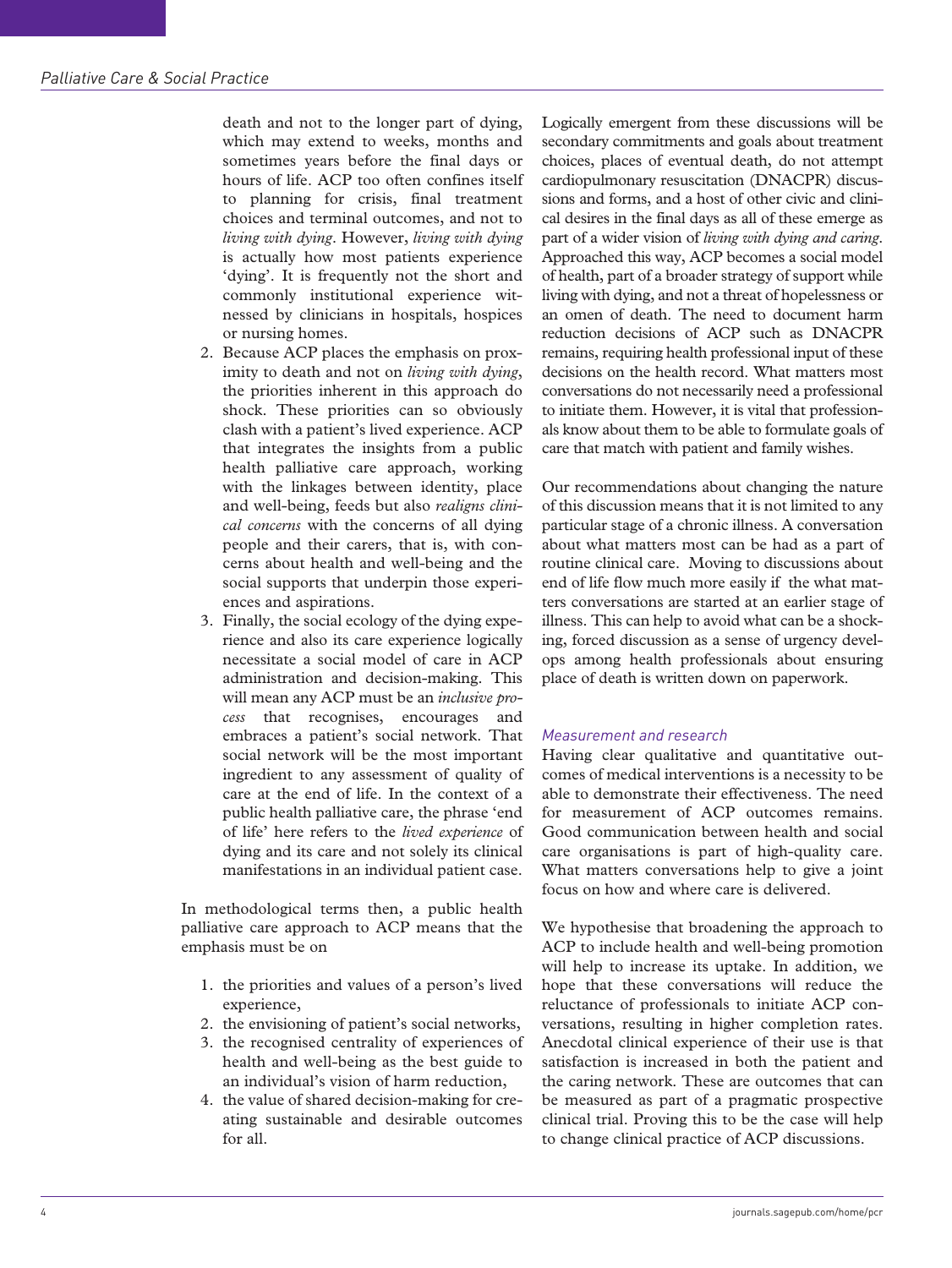#### **COVID-19 and beyond**

Our article has been written during the COVID-19 pandemic, during which there are enormous challenges to accessing medical care. Normal end-of-life services have been significantly restricted in the United Kingdom, with only the most severely unwell being admitted to hospital. Restriction of use of ventilation is a necessity and people who might have received ventilatory support prior to the pandemic may be denied access to it at the current time. People who are admitted to hospital for terminal care may not be permitted visits from relatives and the numbers attending funerals is limited. There is a pressing need for a different kind of ACP when, in the context of a fast moving infectious disease, there is little time for prolonged family or community discussion. The choice of place of care previously available may be denied, home or hospital, and neither may be one's preferred place.

Trying to have a sensitive conversation at this time is even more important. Understanding people's views on a host of treatments and what is important to them more generally is key, particularly when the option of going to hospital may not be included. On the contrary, the possibility that one may rapidly end up in hospital, separated from family while dying, requires even greater reimagining of ACP. ACPs may need to plan for the ready assemblage and stowage of 'emergency kits' as they do in the United States for crisis preparedness<sup>22</sup> ([https://www.ready.gov/kit\)](https://www.ready.gov/kit) (in the United Kingdom, these are commonly referred to as grab-and-go or simply go-bags. See [https://](https://www.bbc.co.uk/news/uk-49637873) [www.bbc.co.uk/news/uk-49637873\)](https://www.bbc.co.uk/news/uk-49637873). But instead of bags that contain torches, radios, water bottles and food, perhaps the advance care plans for COVID-19 end-of-life care circumstances will need other 'life-saving' but no less social items to have at the ready to go at a moment's notice. In Wales, paramedics have received Serious Illness Communication skills training, so that they can feed into the ACP approach.<sup>23</sup> If the paramedic guidelines alerted future patients and families to the importance of ACPs, especially ACPs in fast moving circumstances, then these patients and families who have not prepared their own go-bags can be made aware of their value, and then quickly prepare one, at the point of paramedic service.

A 'well-being' bag with important photographs, cell phones or iPads, precious personal items associated with loved ones that one can plan to hold as a reminder of physically absent next-of-kin, could be transformational in some of these uncharted situations, especially when isolation measures are in place. These personal and social items may be among the most important basics for health and well-being at the end of life in the current circumstances. With people now spending more time at home because of stay-athome orders, and with the wider associated awareness of the risk to life, the COVID-19 lockdown period provides an important civic opportunity for people to anticipate, reflect and prepare for personal risk. Even after the initial lockdown period, many people will spend greater periods working from home rethinking their usual personal assessment of life-threatening risk from remote (ageing) to proximate (infectious disease). This is an important public opportunity to reimagine ACP expanding its execution from simple written plans to practical preparations in the home. Well-being bags are simply one example of this possible evolution for ACP.

Consistent with a public health approach more broadly, ACPs in the context of other life crisis planning and preparation, for bushfires, earthquakes, hurricanes and floods, has plenty of public health role models to use and modify for use at the end of life irrespective of its diverse epidemiological sources. Planning a well-being bag for fast moving and unexpected dying could have wider use in future epidemiological contexts of deadly infectious disease. This is the final way in which ACP has been limited: much ACP thinking has been focussed on chronic, long-term illness and not the faster moving contexts of intensive care and disaster management. This is one more reminder, if any further were needed, that ACP is in urgent need of re-imagining of its current priorities as an end-of-life care intervention.

#### **From a primary care perspective**

It is starting the conversation that matters far more than reaching a defined conclusion. Good ACP is a process of reconciliation and refining views of what is most important, a shared understanding of values. Over several conversations with loved ones, we can share an understanding of priorities, balancing factors and the steps that might need to take place to support these priorities and enable them to be achieved. The 'what matters most' conversation extends beyond endof-life care and is in keeping with the primary care approach used in Frome, becoming a routine aspect of patient care.<sup>24</sup>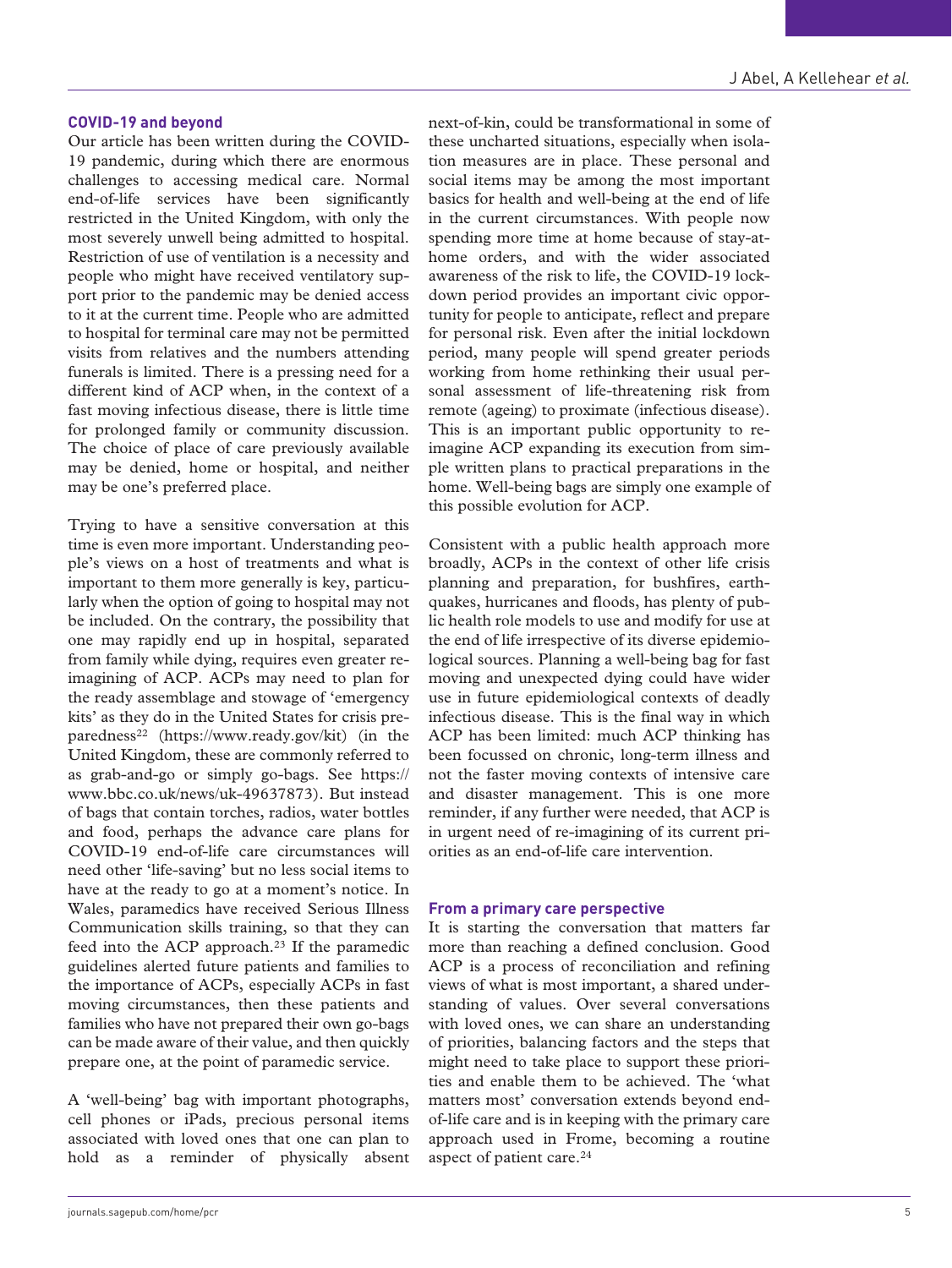We all deal with uncertainty, and a conversation on what matters most offers hope and a chance of a better course of an illness. A shared understanding enables a framework in which to make decisions as a situation changes. It supports those around the individual to process and come to terms with future loss. It can help to create an action plan of support. It should be an affirmation of what each person wants in the life that remains and how best the network around them is able to support this. Above all, this should be a process of positive choices: Out of these discussions, there may come decisions about ceilings of care. But the discussion is about what matters to the individual. That is what is important and that is where the focus should remain.

Intuitively, this conversation is the most pressing and relevant need. It provides acknowledgement of our human condition, suffering, joy and understanding. This is the conversation that supports a fellow human being on their journey through life. Harm reduction decisions may flow from this but only within the context of supporting the individual to achieve what matters most

# **From a hospital palliative care perspective**

In a hospital support palliative care context, the newer approach described here may build on existing foundations. Hospital palliative care teams have felt a strong drive to encourage conversations around harm reduction, that is, talking about views on future interventions and their risk/ benefit in the context of the individual, and much of their education, for generalist staff, has focussed on this. This has meant that ACP is synonymised with DNACPR, for instance, and that this area is a headline topic. Some ACP education meetings end up being focussed only on treatment escalation. But another way of doing this is to start from health and well-being, starting more broadly, and then narrowing the focus later on to the harm reduction aspects of care. If the main topic starts out with 'What do you most like doing at home?' and 'What stops you from doing that at present?' then that can be a gentler introduction to topics like someone's views on preferred places of death. And it helps get a firmer understanding of the person and their surroundings. What makes them tick?

When considering some of the themes that have come up in specialist palliative care during

COVID-19, then the uptake of more digital solutions has been at pace and remarkable. Systems that may have taken years to enter the mainstream NHS and charity IT systems are being fasttracked in, and there is even a choice of providers. In hospital and hospice settings, tablet computers have been set up for video messaging and streaming, so that even very unwell patients in isolation can interact with their loved ones and communities. Articles and blogs to help those less accustomed to technology have been written in response to the crisis.23,25

This information, again with their consent, is shared on handover and referral forms, to enable community palliative care teams to have discussions. Some of these discussions will be challenging. We must acknowledge that digital video solutions will never have the same quality that face-to-face interactions have, and we must note down the pros and cons during this crisis, as it is likely to form our future approaches, even when COVID-19 has gone.

# **Building on a current strategy: an RCGP end-of-life care perspective**

In 2019, a partnership between The Royal College of General Practitioners (RCGP) and Marie Curie launched the 'Daffodil Standards': the UK General Practice Standards for Advanced Serious Illness and End of Life Care. The Standards aim to take a public health, population-based approach to palliative and end-of-life care, providing high-quality care for those affected by life-limiting illness irrespective of diagnosis. The standards cover the traditional areas of harm reduction: early identification, good care planning and attention to symptom control but also include the compassionate community domain. This includes what matters most to both the patient and the caring network. The emphasis is not just on planning for deteriorating illness but also on making the most of life for all. ACP should therefore focus on how this can be achieved and move beyond the confines of planning around place of death. *The ongoing conversations include patients and families as the unit of care*. Making the most of life is a *joint venture* with this. Health care can help this process through a health and wellbeing approach to ACP. These public health principles are not limited in application to end-oflife care. Re-imagining ACP not only addresses who is offered discussions to support ACP but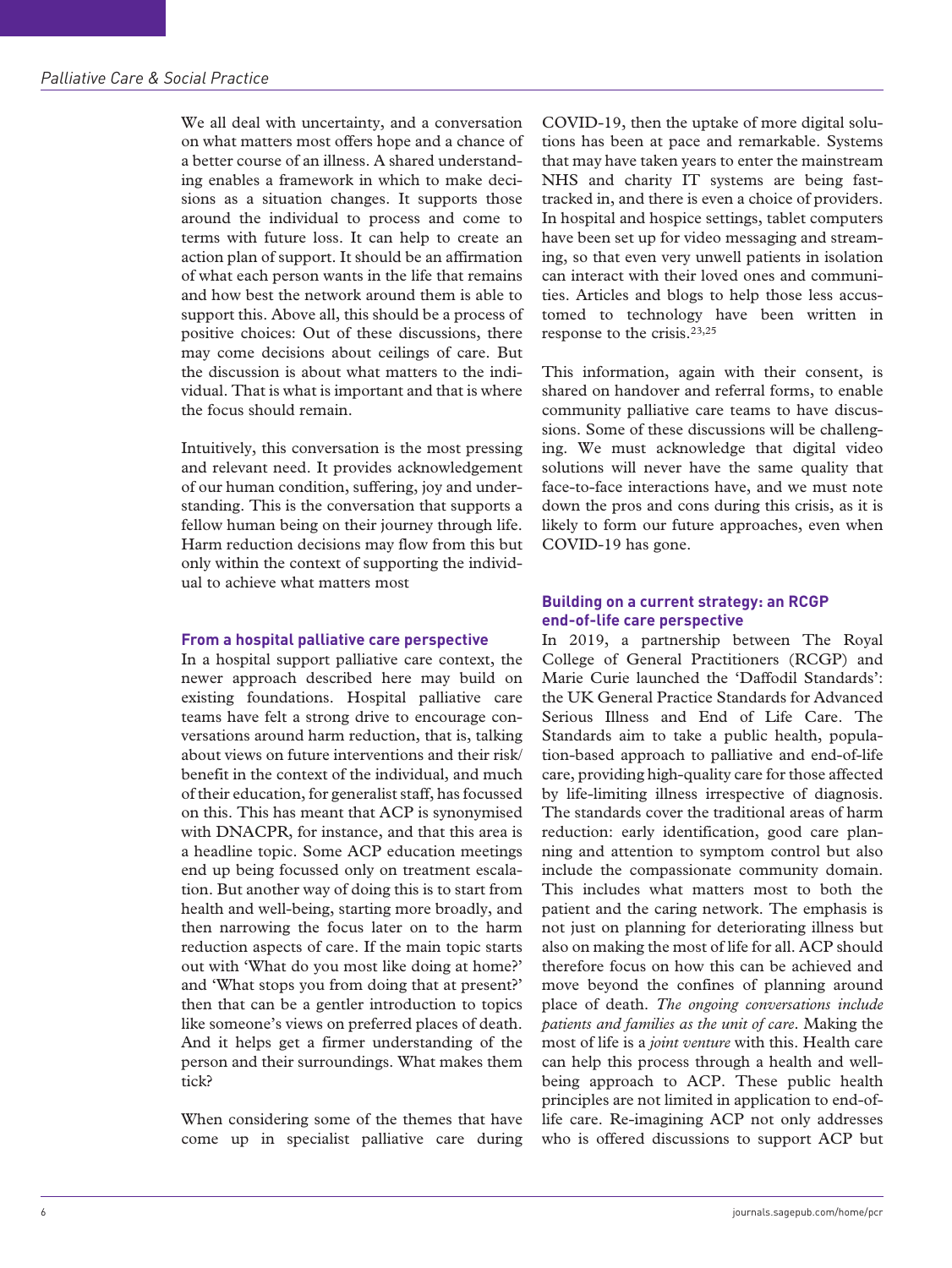also deepens connections between general practice, their registered population, and the local community network underpinning and supporting that population.

# **Conclusion**

Building supportive networks at end of life fits within the conceptual framework of the Ottawa Charter for Health Promotion, through creating supportive environments, strengthening community action and developing personal skills. The Shanghai Declaration on promoting health in the 2030 Agenda for Sustainable Development,<sup>26</sup> an updated reiteration of the Ottawa Charter for Health Promotion, recognises the importance of cities and communities being essential for health. This broader definition of health includes wellbeing and social ecology. Our recommendations in this article present a challenge of re-orienting health services, linking medical care with that of community action and activation. This requires the caring network to be seen as the primary consideration for intervention at end of life, rather than being limited to person-centred care.

## **Conflict of interest statement**

The authors declared no potential conflicts of interest with respect to the research, authorship and/or publication of this article.

## **Funding**

The authors received no financial support for the research, authorship and/or publication of this article.

#### **ORCID iD**

Julian Abel [https://orcid.org/0000-0002-](https://orcid.org/0000-0002-1002-5557) [1002-5557](https://orcid.org/0000-0002-1002-5557)

# **References**

- 1. Brinkman-Stoppelenburg A, Rietjens JA and van der Heide A. The effects of advance care planning on end-of-life care: a systematic review. *Palliat Med* 2014; 28: 1000–1025.
- 2. Weathers E, O'Caoimh R, Cornally N*, et al*. Advance care planning: a systematic review of randomised controlled trials conducted with older adults. *Maturitas* 2016; 91: 101–109.
- 3. Ortiz-Ospina E and Roser M. *Loneliness and social connections.* Our World in Data, 2020, [https://](https://ourworldindata.org/social-connections-and-loneliness#:~:text=Researchers%20have%20found%20that%20loneliness) [ourworldindata.org/social-connections-and](https://ourworldindata.org/social-connections-and-loneliness#:~:text=Researchers%20have%20found%20that%20loneliness)[loneliness#:~:text=Researchers%20have%20](https://ourworldindata.org/social-connections-and-loneliness#:~:text=Researchers%20have%20found%20that%20loneliness)

[found%20that%20loneliness,](https://ourworldindata.org/social-connections-and-loneliness#:~:text=Researchers%20have%20found%20that%20loneliness) baseline%20 levels%20of%20cognitive%20function

- 4. Holt-Lunstad J, Smith TB and Layton JB. Social relationships and mortality risk: a meta-analytic review. *PLoS Med* 2010; 7: e1000316.
- 5. Horsfall D, Leonard R, Rosenberg JP*, et al*. Home as a place of caring and wellbeing? A qualitative study of informal carers and caring networks lived experiences of providing in-home end-of-life care. *Health Place* 2017; 46: 58–64.
- 6. Horsfall D, Yardley A, Leonard R*, et al*. *End of life at home: co-creating an ecology of care*. Penrith, NSW, Australia: Western Sydney University, 2015.
- 7. Kellehear A. Health-promoting palliative care: developing a social model for practice. *Mortality* 1999; 4: 75–82.
- 8. Kellehear A. *Compassionate cities*. London: Routledge, 2005.
- 9. Kellehear A. The compassionate city charter. In: Wegleitner K, Heimerl K and Kellehear A (eds) *Compassionate communities: case studies from Britain and Europe*. Abingdon: Routledge, 2016, pp. 76–87.
- 10. Kellehear A. Compassionate communities: endof-life care as everyone's responsibility. *QJM* 2013; 106: 1071–1075.
- 11. Noonan K, Horsfall D, Leonard R*, et al*. Developing death literacy. *Progr Palliat Care* 2016; 24: 31–35.
- 12. Kellehear A. Advance care planning as a public health issue. In: Rogne L and McCune S (eds) *Advance care planning: communicating about matters of life and death*. New York: Springer, 2013, pp. 333–345.
- 13. Tountas Y. The historical origins of the basic concepts of health promotion and education: the role of ancient Greek philosophy and medicine. *Health Promot Int* 2009; 24: 185–192.
- 14. World Health Organization. The Ottawa charter for health promotion. In: *First international conference on health promotion*, Ottawa, ON, Canada, 21 November 1986. Geneva: WHO.
- 15. Abel J, Walter T, Carey LB*, et al*. Circles of care: should community development redefine the practice of palliative care? *BMJ Support Palliat Care* 2013; 3: 383–388.
- 16. Leonard R, Horsfall D, Rosenberg J*, et al*. Carer experience of end-of-life service provision: a social network analysis. *BMJ Support Palliat Care* 2018, [http://dx.doi.org/10.1136/](http://dx.doi.org/10.1136/bmjspcare-2017-001344) [bmjspcare-2017-001344](http://dx.doi.org/10.1136/bmjspcare-2017-001344).